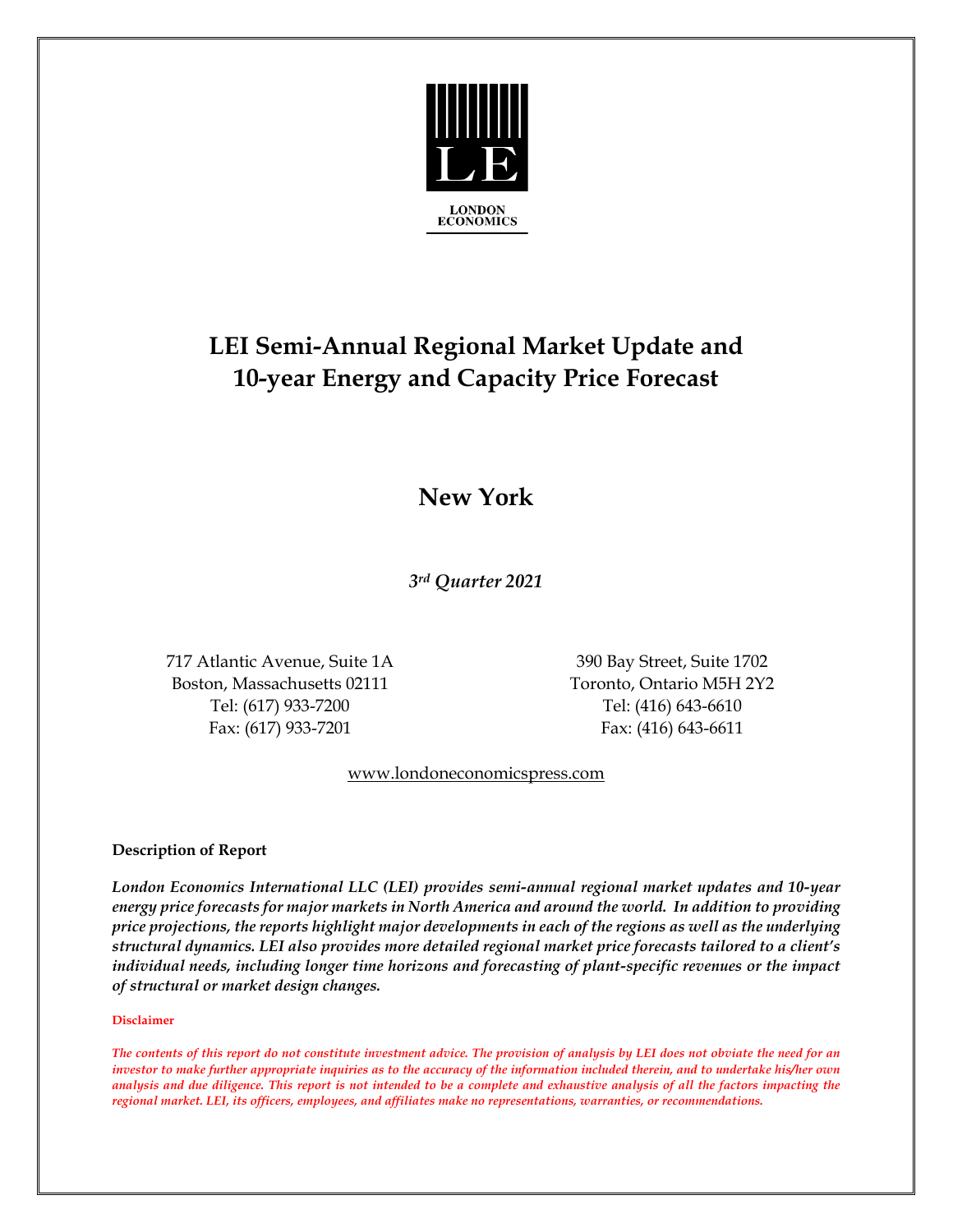### Table of contents

| $\mathbf{1}$   |       |       |  |
|----------------|-------|-------|--|
|                | 1.1   |       |  |
| 1.2            |       |       |  |
|                | 1.3   |       |  |
|                |       | 1.3.1 |  |
|                |       | 1.3.2 |  |
|                |       | 1.3.3 |  |
|                |       | 1.3.4 |  |
|                |       | 1.3.5 |  |
|                |       | 1.3.6 |  |
|                |       |       |  |
|                | 1.4.1 |       |  |
|                |       | 1.4.2 |  |
|                |       | 1.4.3 |  |
|                |       | 1.4.4 |  |
|                |       | 1.4.5 |  |
|                |       | 1.4.6 |  |
|                |       | 1.4.7 |  |
| $\overline{2}$ |       |       |  |
|                | 2.1   |       |  |
|                |       |       |  |
|                | 2.2.1 |       |  |
|                |       | 2.2.2 |  |
|                | 2.3   |       |  |
|                | 2.4   |       |  |
|                | 2.5   |       |  |
|                |       | 2.5.1 |  |
|                |       | 2.5.2 |  |
|                | 2.5.3 |       |  |
|                |       | 2.5.4 |  |
|                | 2.6   |       |  |
|                | 2.7   |       |  |
|                |       | 2.7.1 |  |
|                | 2.8   |       |  |
|                |       |       |  |
| 3              |       |       |  |
|                | 3.1   |       |  |
|                | 3.2   |       |  |
|                | 3.3   |       |  |
| 4              |       |       |  |
| 5              |       |       |  |